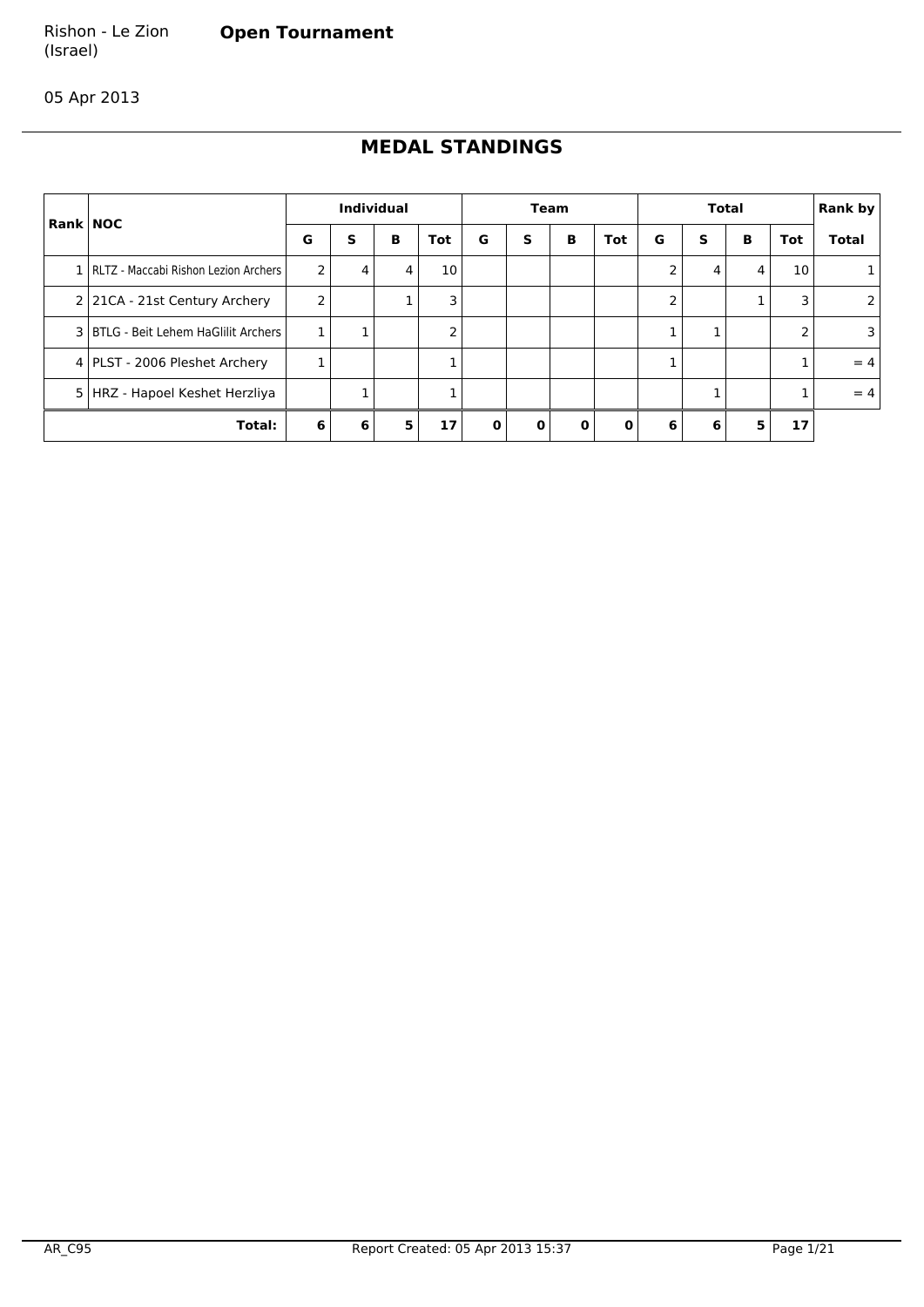05 Apr 2013

# **MEDALLISTS BY EVENT**

| <b>Event Name</b>          |                | Date   Medal  | <b>Name</b>       | <b>NOC</b>                                |
|----------------------------|----------------|---------------|-------------------|-------------------------------------------|
| Recurve Men                | Fri 5 Apr GOLD |               | מצקין גיא         | 21CA-21st Century Archery                 |
|                            |                | <b>SILVER</b> | קליינר הלל        | <b>RLTZ-Maccabi Rishon Lezion Archers</b> |
|                            |                | <b>BRONZE</b> | כץ ולרי           | <b>RLTZ-Maccabi Rishon Lezion Archers</b> |
| <b>Recurve Women</b>       | Fri 5 Apr GOLD |               | עוז נוהר          | <b>BTLG-Beit Lehem HaGlilit Archers</b>   |
|                            |                | <b>SILVER</b> | סבטי הגר          | <b>BTLG-Beit Lehem HaGlilit Archers</b>   |
| <b>Recurve Cadet Men</b>   | Fri 5 Apr GOLD |               | וולף קווין        | <b>RLTZ-Maccabi Rishon Lezion Archers</b> |
|                            |                | <b>SILVER</b> | ספקטור יולי       | <b>RLTZ-Maccabi Rishon Lezion Archers</b> |
|                            |                | <b>BRONZE</b> | שני איתי          | 21CA-21st Century Archery                 |
| <b>Recurve Cadet Women</b> | Fri 5 Apr GOLD |               | כהן ענבר          | 21CA-21st Century Archery                 |
|                            |                | <b>SILVER</b> | רייסין מאיה       | RLTZ-Maccabi Rishon Lezion Archers        |
|                            |                | <b>BRONZE</b> | מסלניקוב מריה     | <b>RLTZ-Maccabi Rishon Lezion Archers</b> |
| Compound Men               | Fri 5 Apr GOLD |               | סורוקר אריק       | PLST-2006 Pleshet Archery                 |
|                            |                | <b>SILVER</b> | סידורובסקי לאוניד | <b>RLTZ-Maccabi Rishon Lezion Archers</b> |
|                            |                | <b>BRONZE</b> | שפי שניר          | <b>RLTZ-Maccabi Rishon Lezion Archers</b> |
| Compound Women             | Fri 5 Apr GOLD |               | פכטר הלו          | <b>RLTZ-Maccabi Rishon Lezion Archers</b> |
|                            |                | <b>SILVER</b> | פאל מרי           | HRZ-Hapoel Keshet Herzliya                |
|                            |                | <b>BRONZE</b> | וולרשטיין פאולינה | <b>RLTZ-Maccabi Rishon Lezion Archers</b> |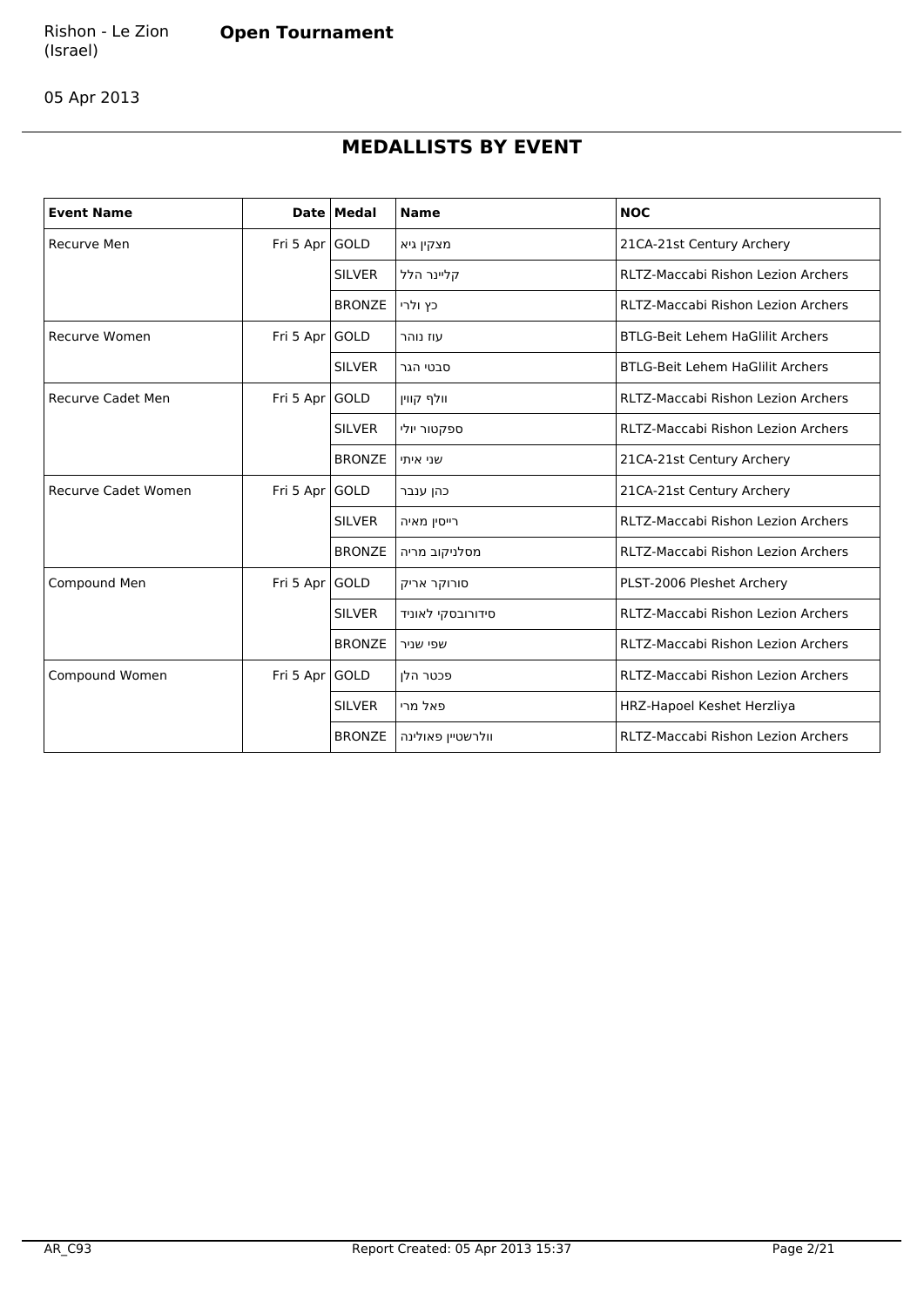05 Apr 2013

# **ENTRIES BY COUNTRY**

| NOC         | Country                                          | <b>Name</b>        | Date of Birth Back No. |      | Event                      |
|-------------|--------------------------------------------------|--------------------|------------------------|------|----------------------------|
|             | 21CA 21ST CENTURY ARCHERY                        | הינדי אופיר        |                        | 012D | Compound Men               |
|             |                                                  | חזן יובל           |                        | 015D | Children Men               |
|             |                                                  | כהן ענבר           |                        | 007A | Recurve Cadet Women        |
|             |                                                  |                    |                        | 002B | Recurve Men                |
|             |                                                  | מצקין גיא          |                        | 001A | Recurve Men                |
|             |                                                  | צדוק עדו           |                        | 001D | Recurve Men                |
|             |                                                  | רביד עדי           |                        | 006C |                            |
|             |                                                  | שני איתי           |                        |      | Recurve Cadet Men          |
| <b>BTLG</b> | BEIT LEHEM HAGLILIT ARCHERS                      | גופמן נתן          |                        | 003C | Recurve Men                |
|             |                                                  | חורי איברהים       |                        | 005A | Recurve Cadet Men          |
|             |                                                  | יגר מתן            |                        | 005C | Recurve Women              |
|             |                                                  | נחום יניב          |                        | 001C | Recurve Men                |
|             |                                                  | סבטי הגר           |                        | 005B | Recurve Women              |
|             |                                                  | עוז נוהר           |                        | 005D | Recurve Women              |
|             |                                                  | קלמנוביץ אודי      |                        | 014B | <b>Barebow Men</b>         |
| HRZ         | HAPOEL KESHET HERZLIYA אדטו יהושע                |                    |                        | 010C | Compound Men               |
|             |                                                  | אלהרר מקס          |                        | 011C | Compound Men               |
|             |                                                  | ברחנה דני          |                        | 010A | Compound Men               |
|             |                                                  | גולדשטיין אריק     |                        | 014A | <b>Barebow Men</b>         |
|             |                                                  | מלמד יוני          |                        | 002C | Recurve Men                |
|             |                                                  | פאל מרי            |                        | 013B | Compound Women             |
|             |                                                  | ציפרוט שמואל       |                        | 014C | Master Men                 |
| <b>IDVO</b> | IDF DISABLED VETERANS ORG. בן-משה אלי            |                    |                        | 008B | Compound Men               |
|             |                                                  | בראון ישראל        |                        | 011B | Compound Men               |
|             |                                                  | כהן שלמה           |                        | 013A | Compound Men               |
|             |                                                  | לנדאו דב           |                        | 008D | Compound Men               |
|             |                                                  |                    |                        | 014D | Master Men                 |
|             |                                                  | מזרחי עמית         |                        |      |                            |
|             |                                                  | מזרחי שמה          |                        | 009B | Compound Men               |
|             |                                                  | מימון בני          |                        | 015B | Master Men                 |
|             |                                                  | מרק אלי            |                        | 012A | Compound Men               |
|             |                                                  | קרלין אופיר        |                        | 011D | Compound Men               |
|             |                                                  | תגר איתן           |                        | 009D | Compound Men               |
| MOD         | MODIIN ARCHERS ASSOCIATION דויטש עדיאל           |                    |                        | 004D | Recurve Men                |
|             |                                                  | טהה טאופיק         |                        | 011A | Compound Men               |
| PLST        | 2006 PLESHET ARCHERY                             | סורוקר אריק        |                        | 009C | Compound Men               |
|             |                                                  | סורוקר גל          |                        | 010D | Compound Men               |
|             | RLTZ MACCABI RISHON LEZION ARCHERS איגורוב איליה |                    |                        | 010B | Compound Men               |
|             |                                                  | אלקולומברה דותן    |                        | 004C | Recurve Men                |
|             |                                                  | וולף קווין         |                        | 006B | <b>Recurve Cadet Men</b>   |
|             |                                                  | וולרשטיין פאולינה  |                        | 013C | Compound Women             |
|             |                                                  | ורגייצ'יק דימטרי   |                        | 012C | Compound Men               |
|             |                                                  | זוברוביץ אלכסנדר   |                        | 003B | Recurve Men                |
|             |                                                  | טסלר מיכאל         |                        | 003D | Recurve Men                |
|             |                                                  | כץ ולרי            |                        | 002D | Recurve Men                |
|             |                                                  | כצ טומס            |                        | 006A | Recurve Cadet Men          |
|             |                                                  | לוי יובל           |                        | 001B | Recurve Men                |
|             |                                                  | מסלניקוב מריה      |                        | 007C | <b>Recurve Cadet Women</b> |
|             |                                                  | מרשה טוביה         |                        | 015A | Master Men                 |
|             |                                                  | נווה איל           |                        | 009A | Compound Men               |
|             |                                                  | סידורובסקי לאוניד  |                        | 008A | Compound Men               |
|             |                                                  | ספקטור יולי        |                        | 003A | <b>Recurve Cadet Men</b>   |
|             |                                                  | פכטר הלן           |                        | 013D | Compound Women             |
|             |                                                  | פקר עילי           |                        | 015C | Children Men               |
|             |                                                  | קוברסקי מושיק      |                        | 012B | Compound Men               |
|             |                                                  | קזבצ'ינסקי אלכסנדר |                        | 002A | Recurve Men                |
|             |                                                  | קליינר הלל         |                        | 004A | Recurve Men                |
|             |                                                  |                    |                        | 007B |                            |
|             |                                                  | רייסין מאיה        |                        |      | Recurve Cadet Women        |
|             |                                                  | שלגי ניר           |                        | 004B | Recurve Men                |
|             |                                                  | שפי שניר           |                        | 008C | Compound Men               |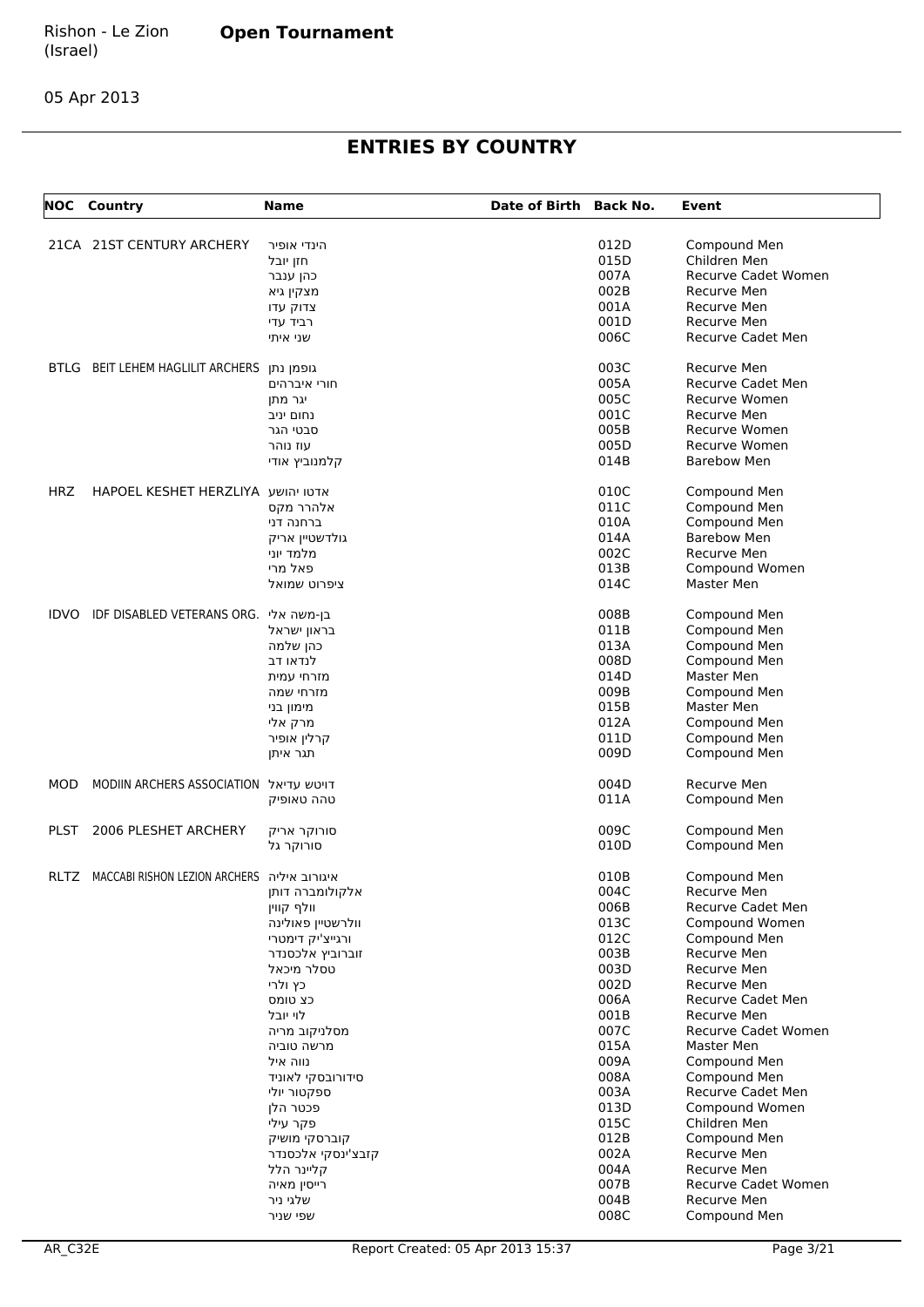**Open Tournament**

**Recurve Men**

05 Apr 2013

| <b>Rk</b> | Name               | <b>NOC</b>  |                               | RR Score 1/4<br>Rank |   | 1/2     | <b>Finals</b> |
|-----------|--------------------|-------------|-------------------------------|----------------------|---|---------|---------------|
|           | מצקין גיא          | 21CA        | 21st Century Archery          | 621 /01              | 6 | 6       | 6             |
|           | קליינר הלל         | <b>RLTZ</b> | Maccabi Rishon Lezion Archers | 581 /03              | 6 | 6       |               |
| 3         | כץ ולרי            | <b>RLTZ</b> | Maccabi Rishon Lezion Archers | 575 /04              | 6 | 0       | 6             |
| 4         | אלקולומברה דותן    | <b>RLTZ</b> | Maccabi Rishon Lezion Archers | 584 /02              | 6 | 0       |               |
| 5.        | לוי יובל           | <b>RLTZ</b> | Maccabi Rishon Lezion Archers | 558 /06              |   | 4 (115) |               |
| 6         | שלגי ניר           | <b>RLTZ</b> | Maccabi Rishon Lezion Archers | 526 /08              |   | 2(98)   |               |
|           | גופמן נתן          | <b>BTLG</b> | Beit Lehem HaGlilit Archers   | 568 /05              |   | 2(95)   |               |
| 8         | זוברוביץ אלכסנדר   | <b>RLTZ</b> | Maccabi Rishon Lezion Archers | 535 /07              |   | 0(64)   |               |
| 9         | קזבצ'ינסקי אלכסנדר | <b>RLTZ</b> | Maccabi Rishon Lezion Archers | 486 /09              |   |         |               |
| 10        | רביד עדי           | 21CA        | 21st Century Archery          | 468 /10              |   |         |               |
| 11        | נחום יניב          | <b>BTLG</b> | Beit Lehem HaGlilit Archers   | 456 /11              |   |         |               |
| 12        | דויטש עדיאל        | <b>MOD</b>  | Modiin Archers Association    | 407 /12              |   |         |               |
| 13        | טסלר מיכאל         | <b>RLTZ</b> | Maccabi Rishon Lezion Archers | 399 /13              |   |         |               |
| 14        | צדוק עדו           | 21CA        | 21st Century Archery          | 392 /14              |   |         |               |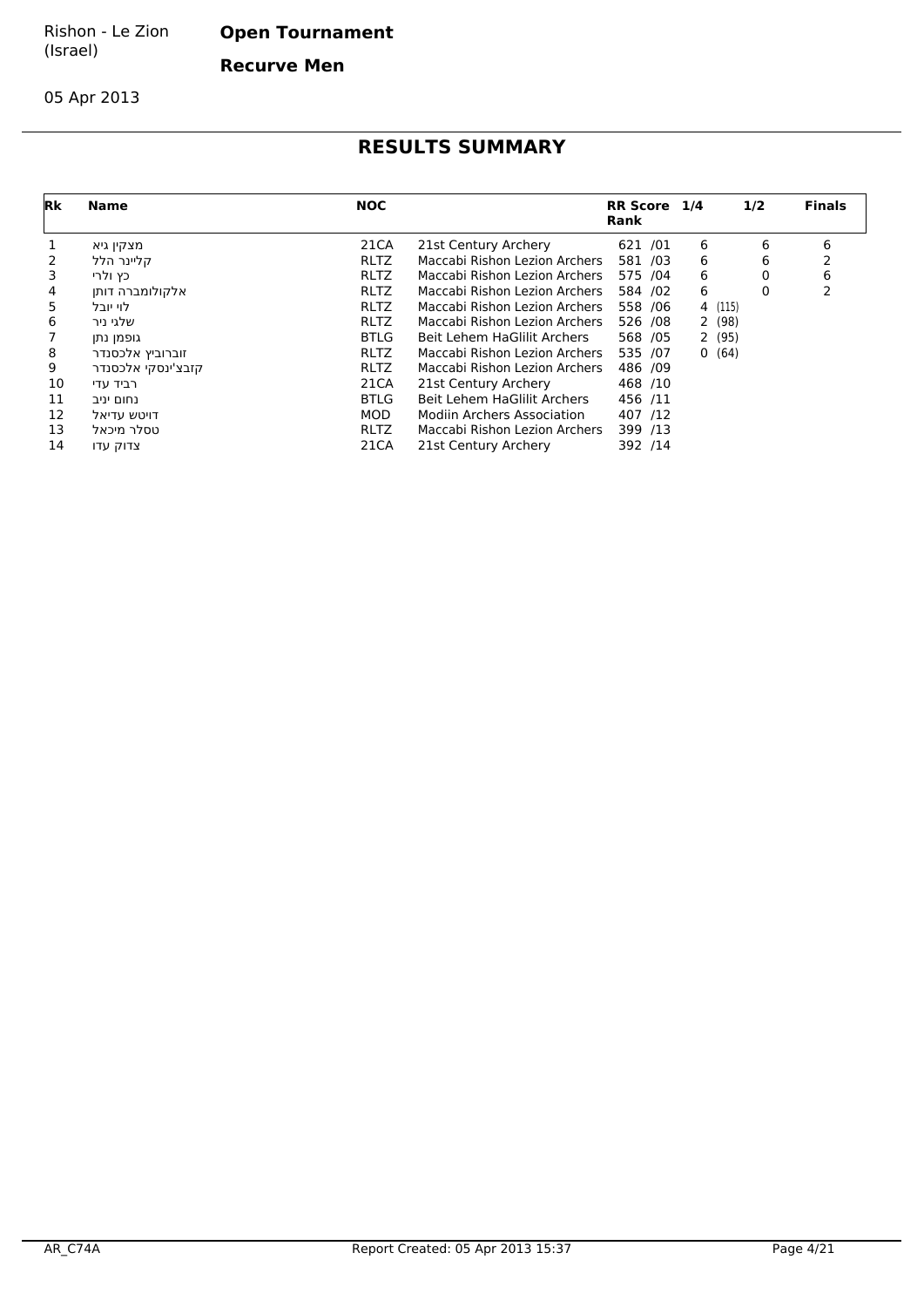**Open Tournament**

**Recurve Women**

05 Apr 2013

| <b>Rk</b> | Name     | <b>NOC</b>  |                             | RR Score 1/2<br>Rank |       | <b>Finals</b> |
|-----------|----------|-------------|-----------------------------|----------------------|-------|---------------|
|           | יגר מתו  | <b>BTLG</b> | Beit Lehem HaGlilit Archers | 215 /03              |       |               |
|           | עוז נוהר | BTLG        | Beit Lehem HaGlilit Archers | 265 /02              | 6     |               |
|           | סבטי הגר | <b>BTLG</b> | Beit Lehem HaGlilit Archers | 438 /01              | -Bve- |               |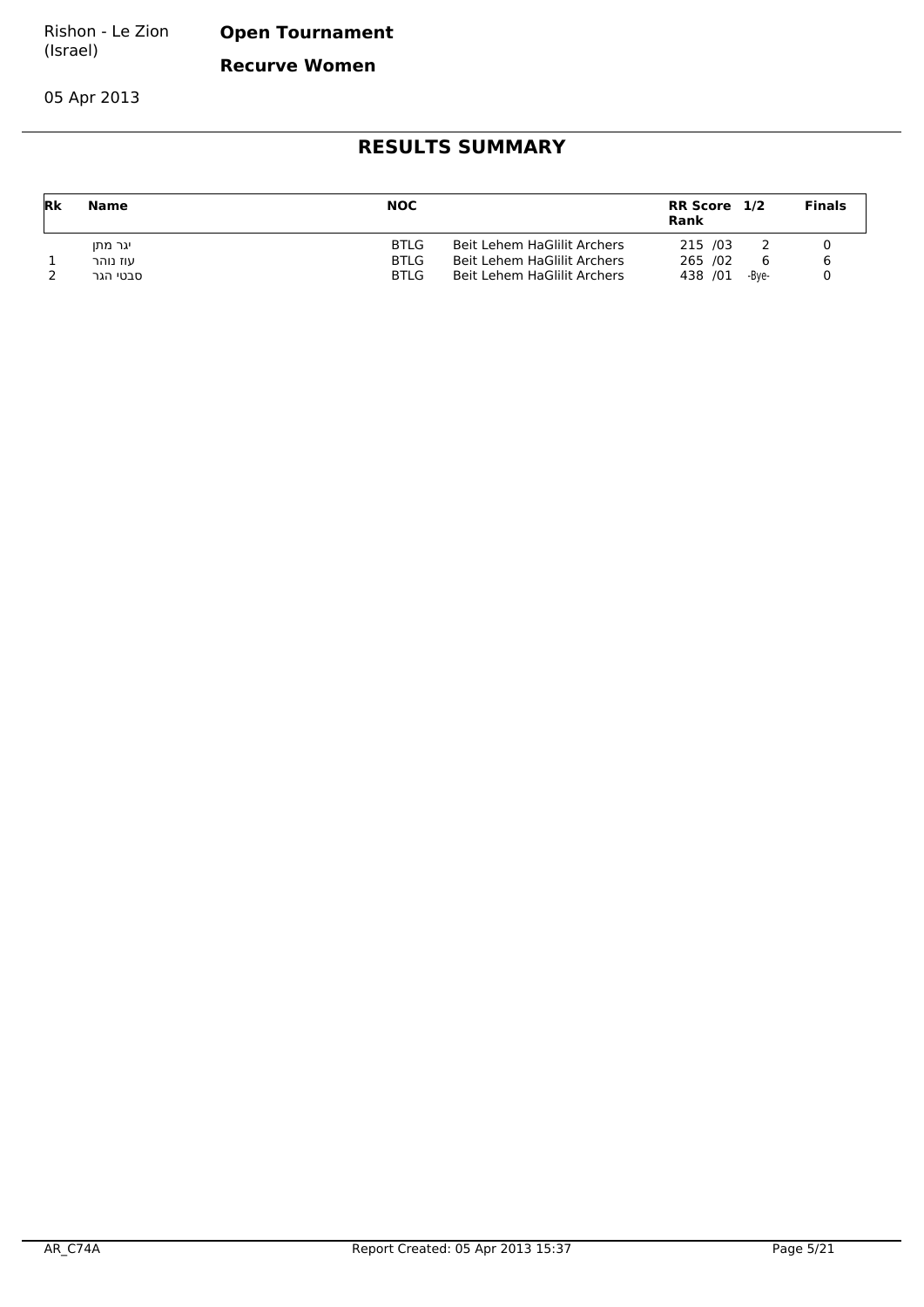**Open Tournament**

**Recurve Cadet Men**

05 Apr 2013

| Rk | Name         | <b>NOC</b>  |                               | RR Score 1/2<br><b>Rank</b> |   | <b>Finals</b> |
|----|--------------|-------------|-------------------------------|-----------------------------|---|---------------|
|    | וולף קווין   | <b>RLTZ</b> | Maccabi Rishon Lezion Archers | 576 /01                     | 6 |               |
|    | ספקטור יולי  | <b>RLTZ</b> | Maccabi Rishon Lezion Archers | 492 /02                     | 6 |               |
|    | שני איתי     | 21CA        | 21st Century Archery          | 408 /03                     | 4 |               |
| 4  | חורי איברהים | BTLG        | Beit Lehem HaGlilit Archers   | 336 /04                     | 0 |               |
|    | כצ טומס      | <b>RLTZ</b> | Maccabi Rishon Lezion Archers | 299 /05                     |   |               |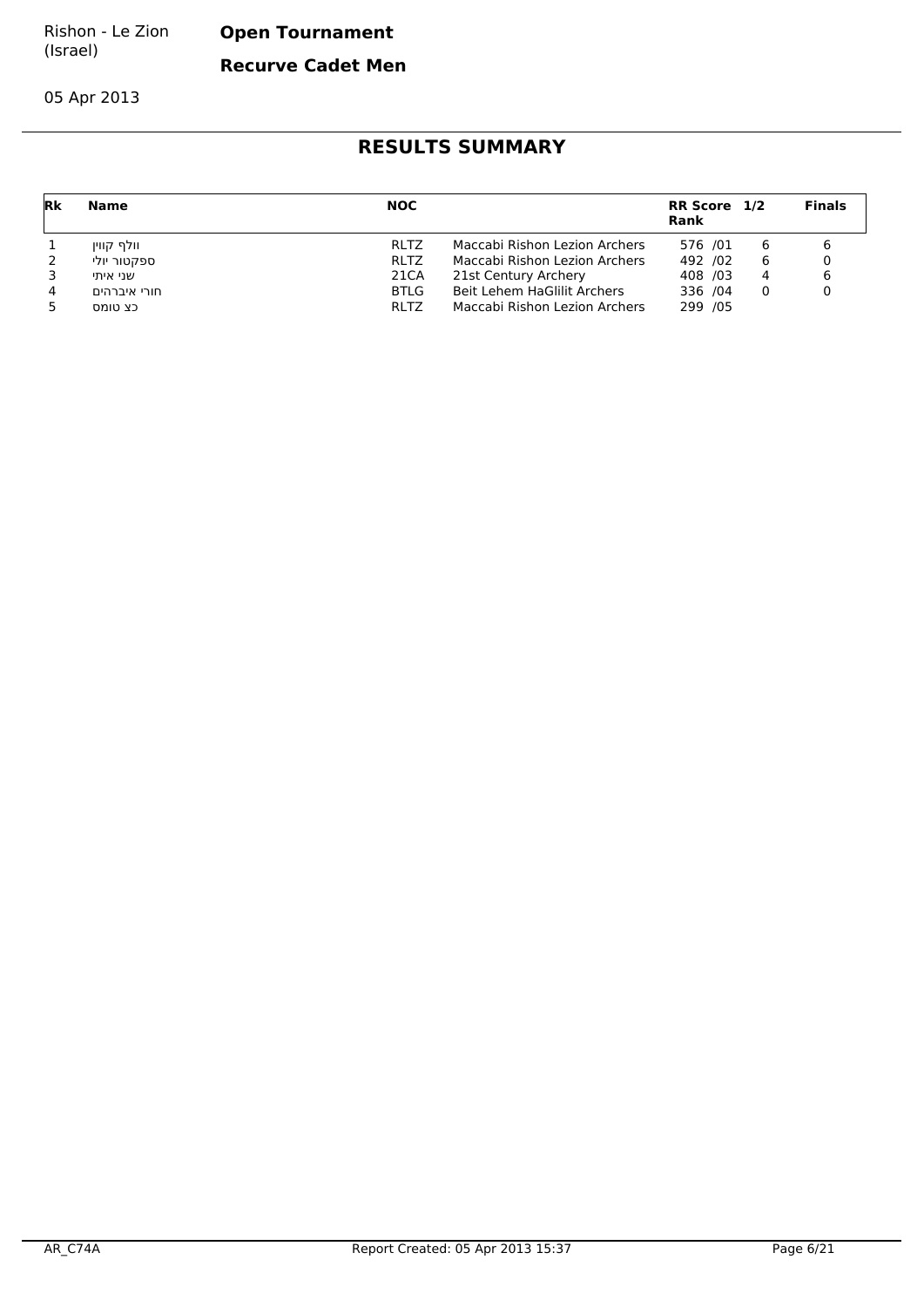**Open Tournament**

**Recurve Cadet Women**

05 Apr 2013

| Rk | Name          | <b>NOC</b>  |                               | RR Score 1/2<br>Rank |       | <b>Finals</b> |
|----|---------------|-------------|-------------------------------|----------------------|-------|---------------|
|    | כהן ענבר      | 21CA        | 21st Century Archery          | 556 /02              | 6     |               |
|    | רייסין מאיה   | <b>RLTZ</b> | Maccabi Rishon Lezion Archers | 587 /01              | -Bve- |               |
|    | מסלניקוב מריה | <b>RLTZ</b> | Maccabi Rishon Lezion Archers | 208 /03              |       |               |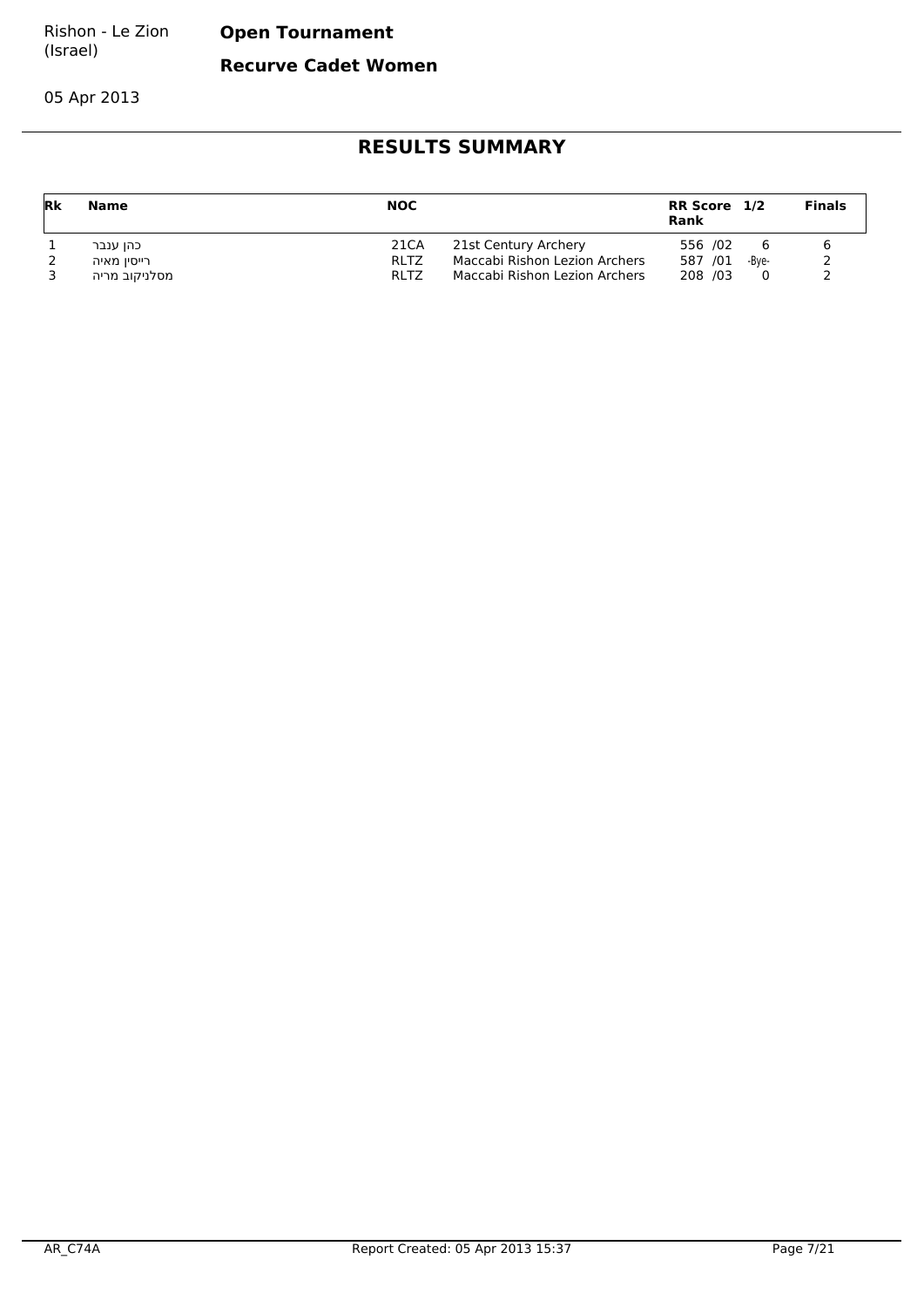**Open Tournament**

**Compound Men**

05 Apr 2013

| Rk | <b>Name</b>       | <b>NOC</b>  |                               | RR Score 1/4<br><b>Rank</b> |     | 1/2 | <b>Finals</b> |
|----|-------------------|-------------|-------------------------------|-----------------------------|-----|-----|---------------|
|    | סורוקר אריק       | <b>PLST</b> | 2006 Pleshet Archery          | 659<br>/01                  | 140 | 140 | 141           |
|    | סידורובסקי לאוניד | <b>RLTZ</b> | Maccabi Rishon Lezion Archers | 652 /02                     | 136 | 140 | 131           |
| 3  | שפי שניר          | <b>RLTZ</b> | Maccabi Rishon Lezion Archers | 646 / 04                    | 138 | 137 | 137           |
| 4  | איגורוב איליה     | <b>RLTZ</b> | Maccabi Rishon Lezion Archers | 646 /03                     | 138 | 133 | 136           |
| 5. | הינדי אופיר       | 21CA        | 21st Century Archery          | 631 /06                     | 137 |     |               |
| 6  | אלהרר מקס         | HRZ.        | Hapoel Keshet Herzliya        | 627 /07                     | 134 |     |               |
| 6  | נווה איל          | <b>RLTZ</b> | Maccabi Rishon Lezion Archers | 640 / 05                    | 134 |     |               |
| 8  | תגר איתן          | <b>IDVO</b> | IDF Disabled Veterans Org.    | 585 /08                     | 126 |     |               |
| 9  | סורוקר גל         | <b>PLST</b> | 2006 Pleshet Archery          | 576 /09                     |     |     |               |
| 10 | ורגייצ'יק דימטרי  | <b>RLTZ</b> | Maccabi Rishon Lezion Archers | 541 /10                     |     |     |               |
| 10 | קוברסקי מושיק     | <b>RLTZ</b> | Maccabi Rishon Lezion Archers | 541 /10                     |     |     |               |
| 12 | בן-משה אלי        | <b>IDVO</b> | IDF Disabled Veterans Org.    | 521 /12                     |     |     |               |
| 13 | אדטו יהושע        | <b>HRZ</b>  | Hapoel Keshet Herzliya        | 500 /13                     |     |     |               |
| 14 | לנדאו דב          | <b>IDVO</b> | IDF Disabled Veterans Org.    | 488 /14                     |     |     |               |
| 15 | ברחנה דני         | <b>HRZ</b>  | Hapoel Keshet Herzliya        | 163 /15                     |     |     |               |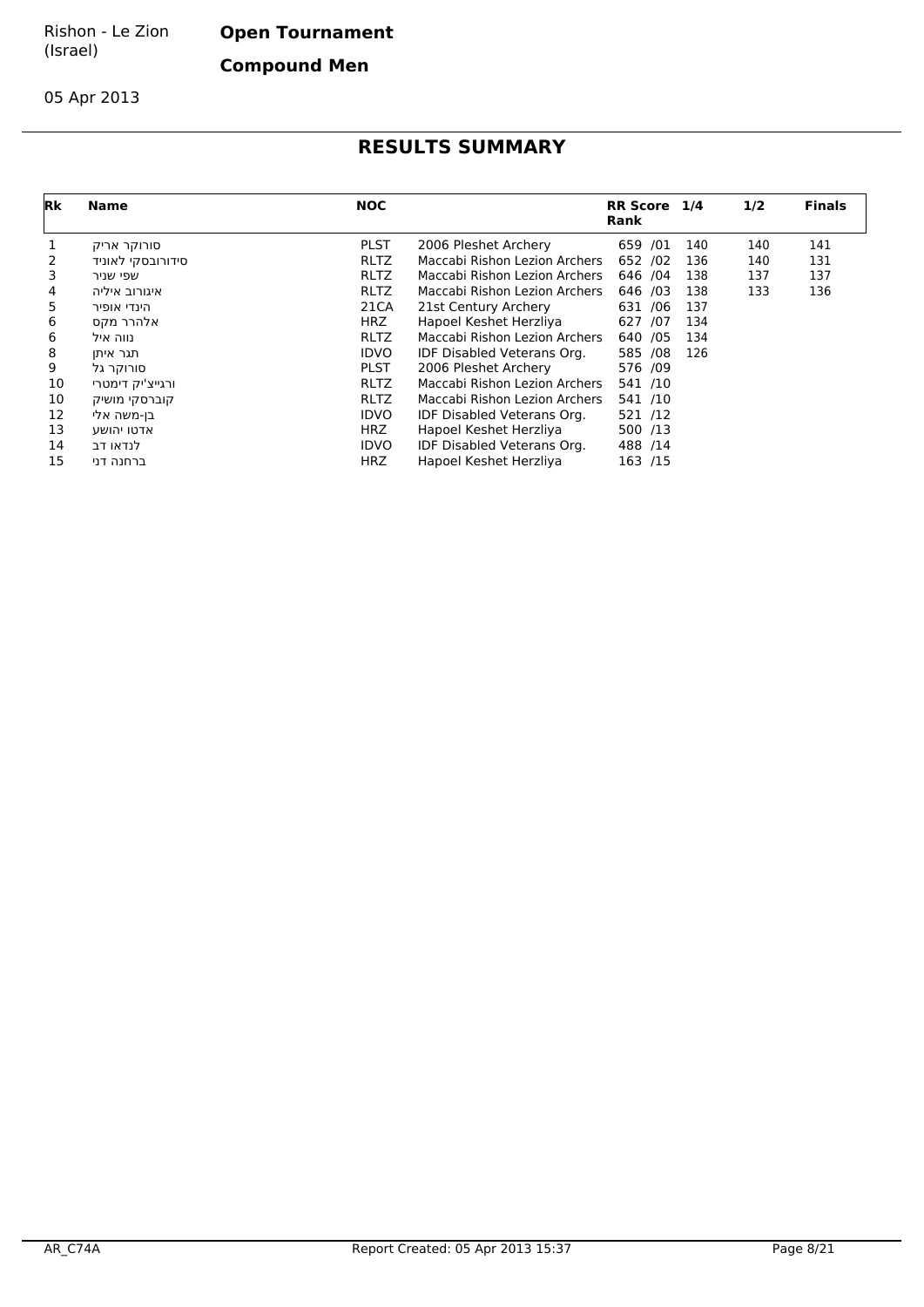**Open Tournament**

**Compound Women**

05 Apr 2013

| Rk | Name              | <b>NOC</b>  |                               | RR Score 1/2<br>Rank |       | <b>Finals</b> |
|----|-------------------|-------------|-------------------------------|----------------------|-------|---------------|
|    | פכטר הלו          | <b>RLTZ</b> | Maccabi Rishon Lezion Archers | 638 /02 130          |       | 139           |
|    | פאל מרי           | HRZ         | Hapoel Keshet Herzliya        | 639 /01              | -Bve- | 133           |
|    | וולרשטיין פאולינה | RI TZ       | Maccabi Rishon Lezion Archers | 541 /03 110          |       |               |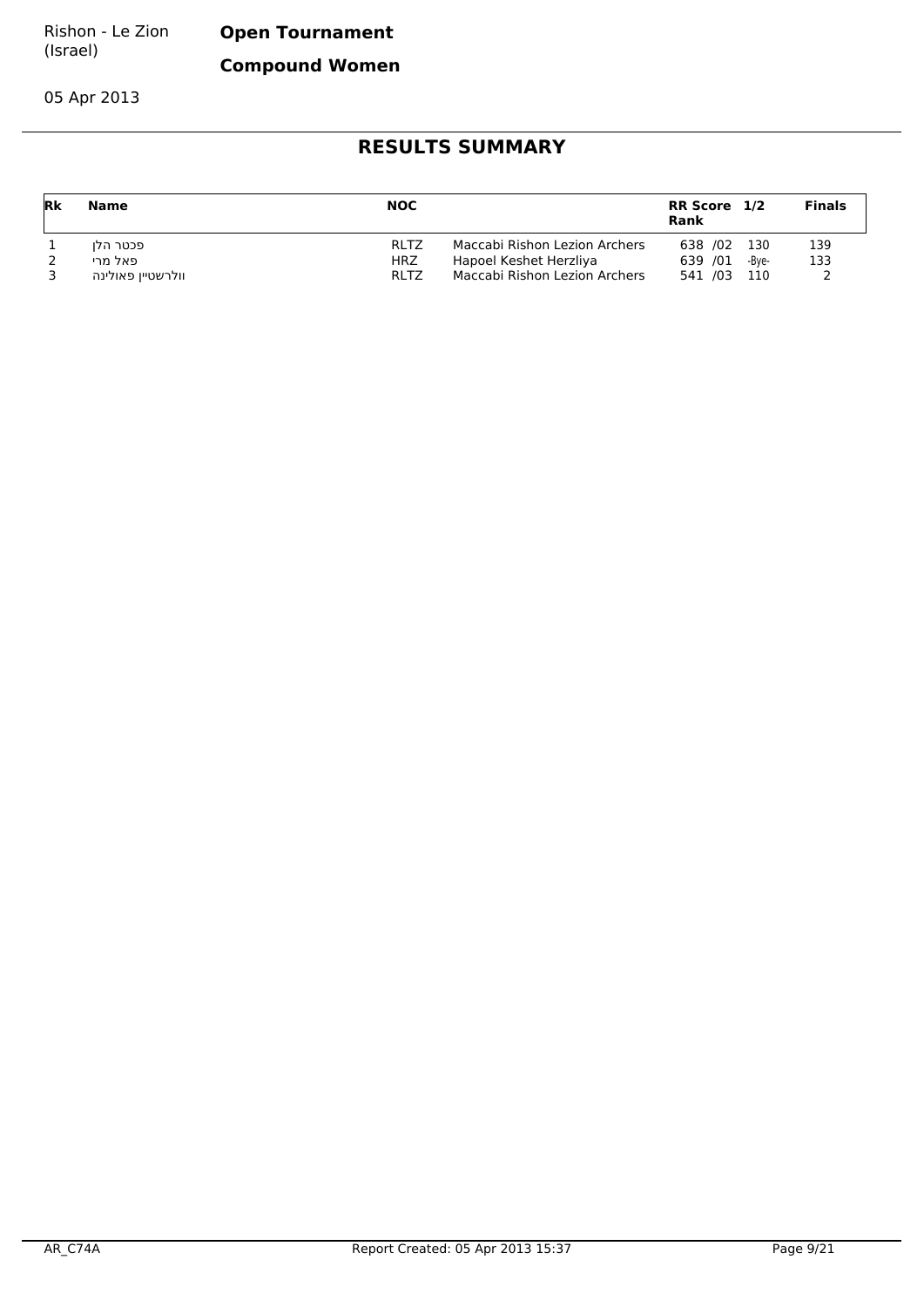**Open Tournament Recurve Men**

**Final Round**

05 Apr 2013



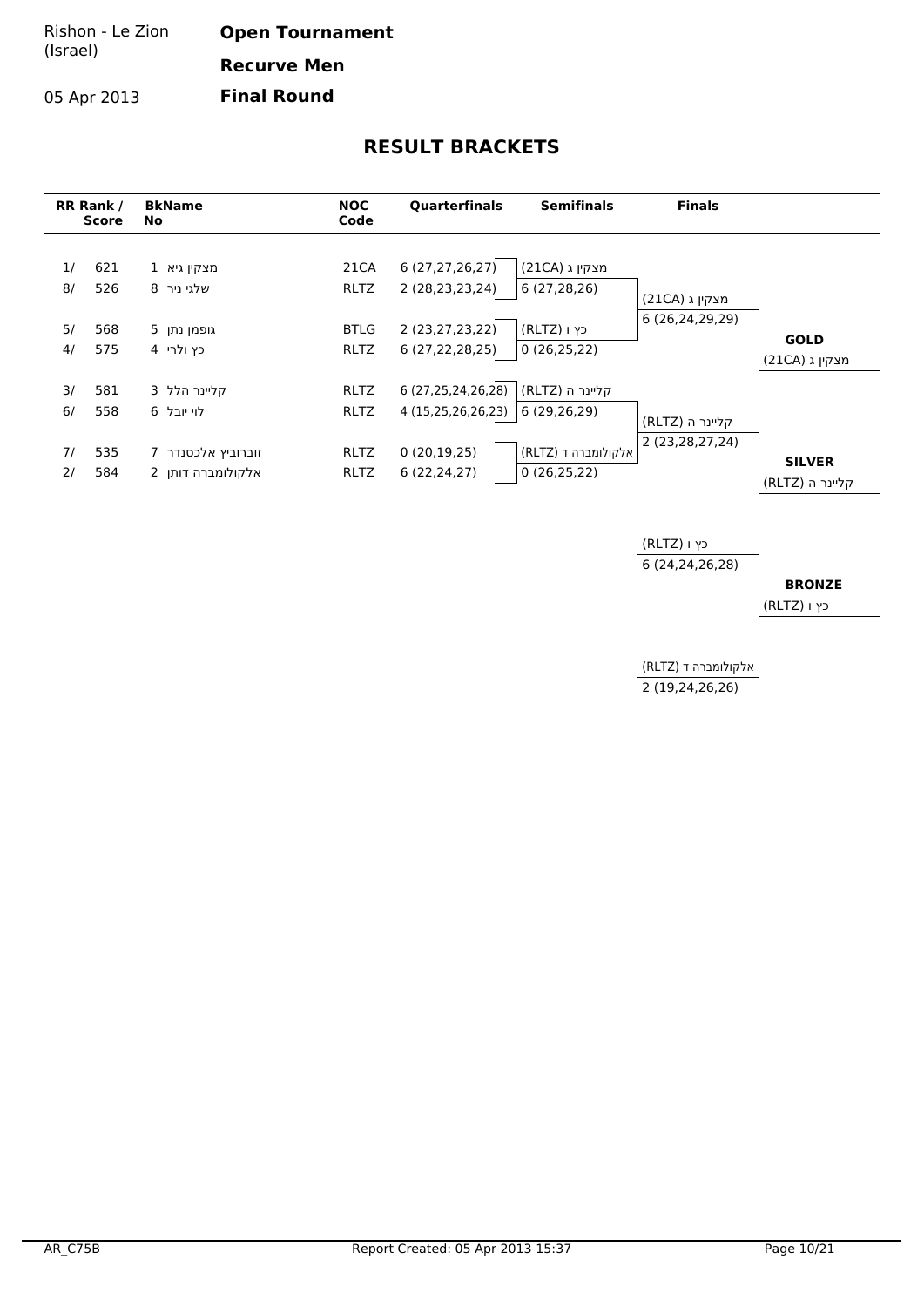Rishon - Le Zion (Israel) **Open Tournament Recurve Women**

05 Apr 2013

**Final Round**

| RR Rank /<br><b>Score</b> | <b>BkName</b><br>No     | <b>NOC</b><br>Code         | <b>Semifinals</b>             | <b>Finals</b>               |                                |
|---------------------------|-------------------------|----------------------------|-------------------------------|-----------------------------|--------------------------------|
| 1/<br>438                 | 1 סבטי הגר<br>-Bye-     | <b>BTLG</b>                |                               | סבטי ה (BTLG)<br>0(8,9,14)  | <b>GOLD</b><br>עוז נ (BTLG)    |
| 215<br>3/<br>265<br>2/    | יגר מתן 3<br>עוז נוהר 2 | <b>BTLG</b><br><b>BTLG</b> | 2(7,12,17,6)<br>6(4,20,18,23) | עוז נ (BTLG)<br>6(15,10,22) | <b>SILVER</b><br>סבטי ה (BTLG) |
|                           |                         |                            |                               |                             | <b>BRONZE</b>                  |
|                           |                         |                            |                               | יגר מ (BTLG)                |                                |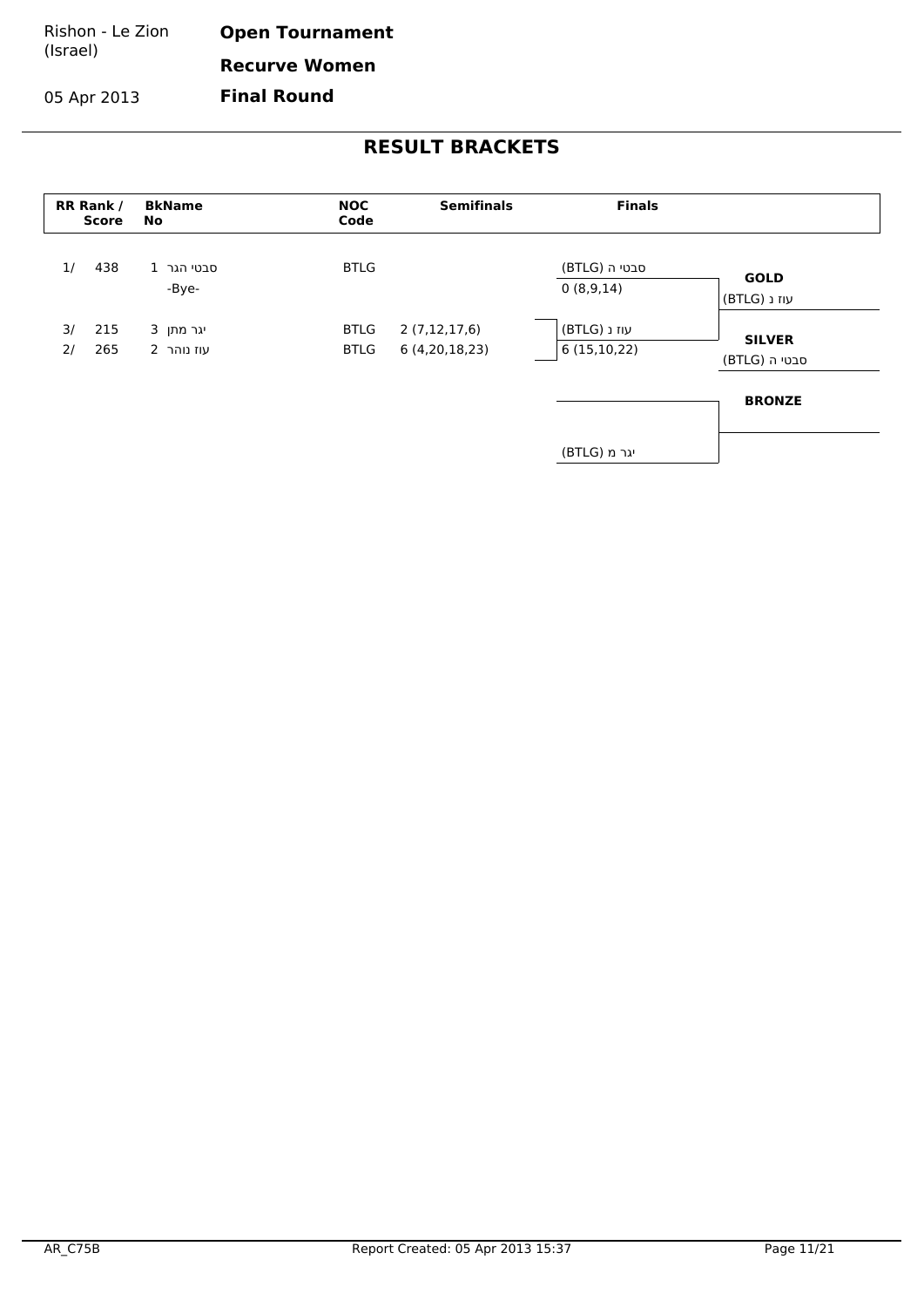Rishon - Le Zion (Israel) **Open Tournament Recurve Cadet Men**

**Final Round**

05 Apr 2013

|          | RR Rank /<br><b>Score</b> | <b>BkName</b><br>No            | <b>NOC</b><br>Code         | <b>Semifinals</b>                            | <b>Finals</b>                    |                                  |
|----------|---------------------------|--------------------------------|----------------------------|----------------------------------------------|----------------------------------|----------------------------------|
| 1/<br>4/ | 576<br>336                | 1 וולף קווין<br>חורי איברהים 4 | <b>RLTZ</b><br><b>BTLG</b> | 6(25, 24, 29)<br>0(21,17,11)                 | וולף ק (RLTZ)<br>6(27, 26, 25)   | <b>GOLD</b><br>וולף ק (RLTZ)     |
| 3/<br>2/ | 408<br>492                | 3 שני איתי<br>0פקטור יולי 2    | 21CA<br><b>RLTZ</b>        | 4 (23, 17, 13, 18, 22)<br>6 (13,14,18,25,24) | ספקטור י (RLTZ)<br>0(25, 23, 23) | <b>SILVER</b><br>ספקטור י (RLTZ) |
|          |                           |                                |                            |                                              | חורי א (BTLG)<br>0(12,15,16)     | <b>BRONZE</b><br>שני א (21CA)    |
|          |                           |                                |                            |                                              | שני א (21CA)<br>6(24, 19, 19)    |                                  |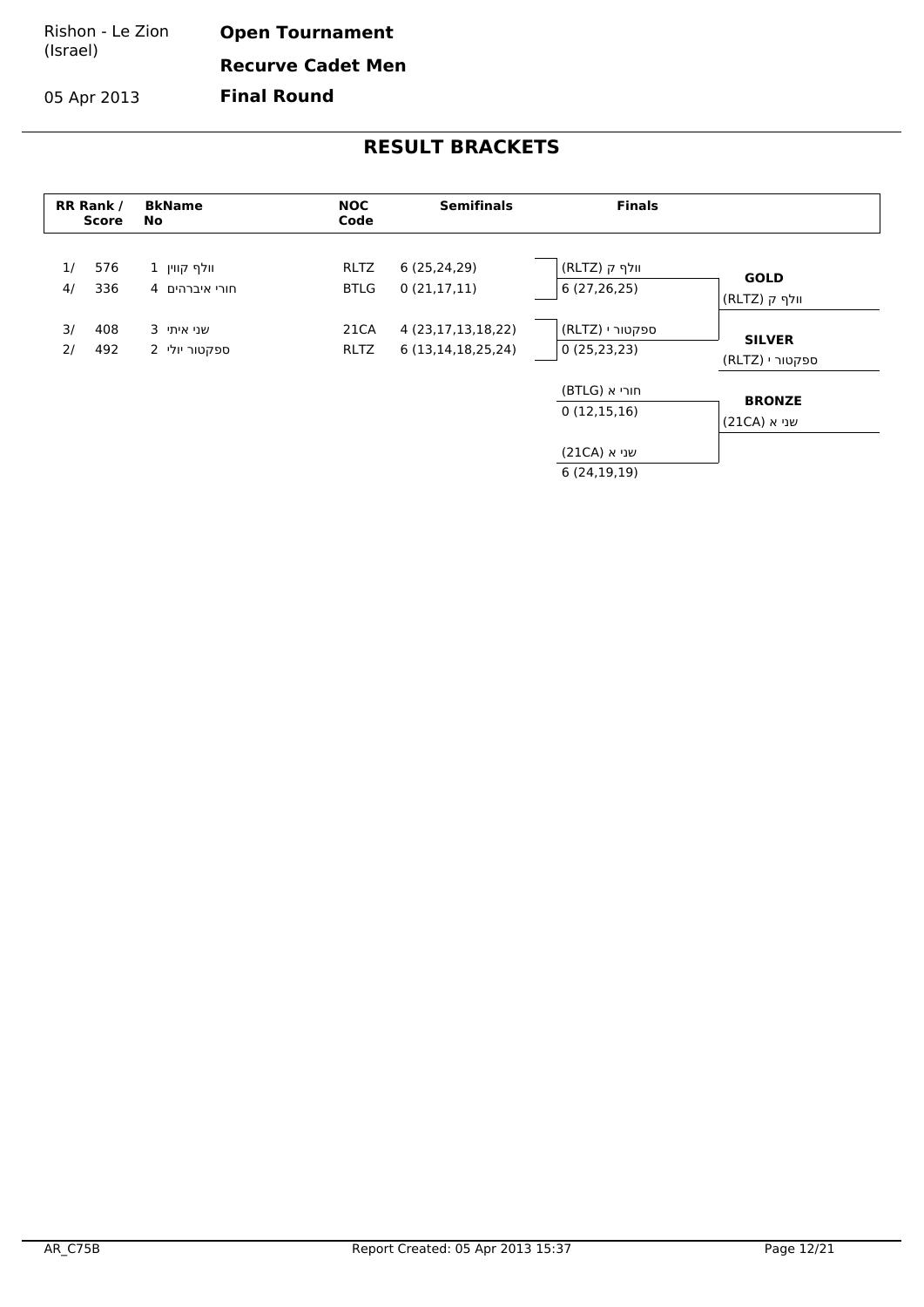Rishon - Le Zion (Israel) **Open Tournament Recurve Cadet Women Final Round**

05 Apr 2013

| RR Rank /<br><b>Score</b> | <b>BkName</b><br>No           | <b>NOC</b><br>Code  | <b>Semifinals</b>           | <b>Finals</b>                       |                                    |
|---------------------------|-------------------------------|---------------------|-----------------------------|-------------------------------------|------------------------------------|
| 1/<br>587                 | 1 רייסין מאיה<br>-Bye-        | <b>RLTZ</b>         |                             | רייסין מ (RLTZ)<br>2 (26,23,25,19)  | <b>GOLD</b><br>כהן ע (21CA)        |
| 3/<br>208<br>556<br>2/    | מסלניקוב מריה 3<br>כהן ענבר 2 | <b>RLTZ</b><br>21CA | 0(20,19,16)<br>6 (22,23,28) | כהן ע (21CA)<br>6(27, 22, 27, 27)   | <b>SILVER</b><br>רייסין מ (RLTZ)   |
|                           |                               |                     |                             |                                     | <b>BRONZE</b><br>מסלניקוב מ (RLTZ) |
|                           |                               |                     |                             | מסלניקוב מ (RLTZ)<br>$\overline{2}$ |                                    |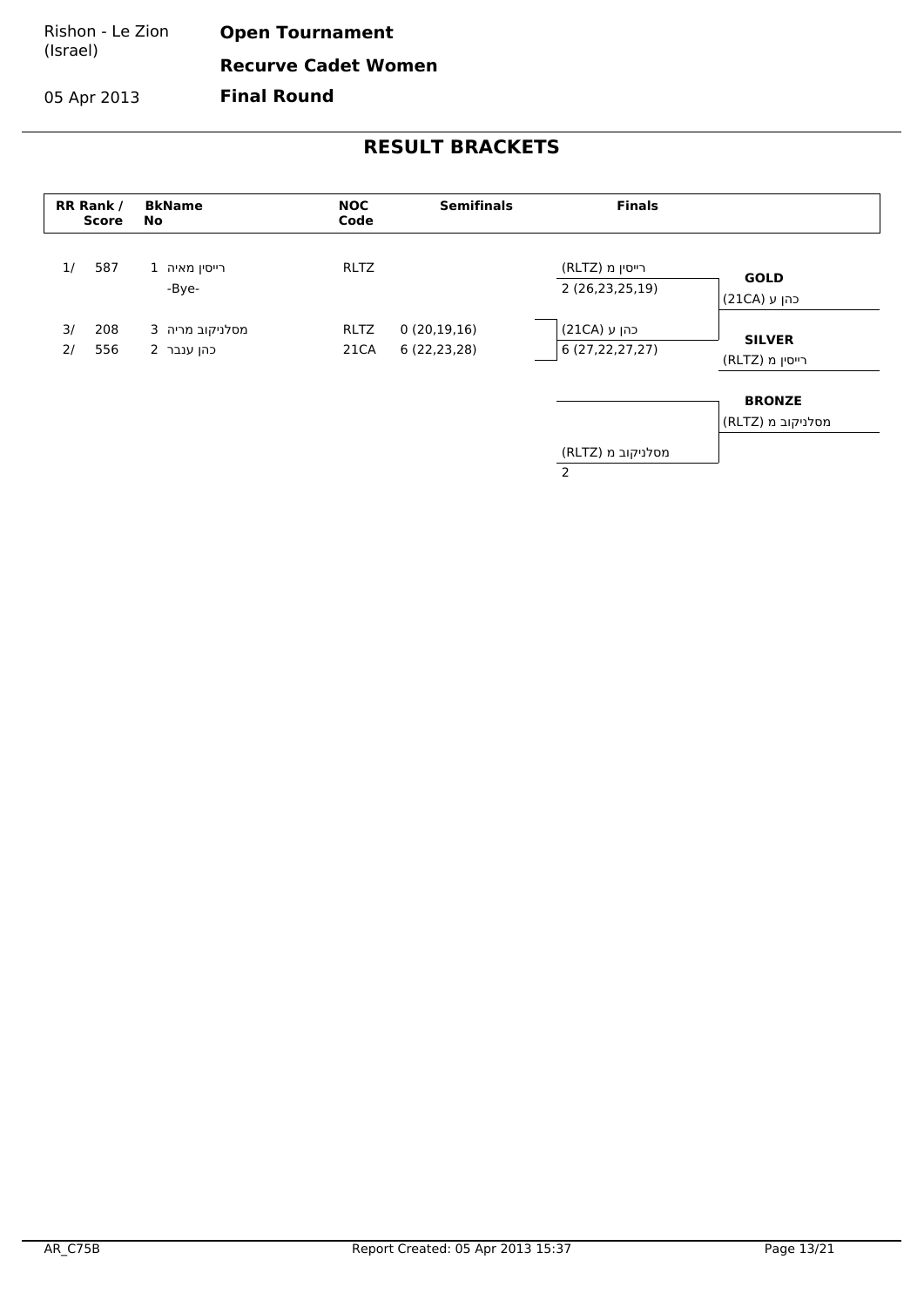05 Apr 2013

**Open Tournament Compound Men Final Round**



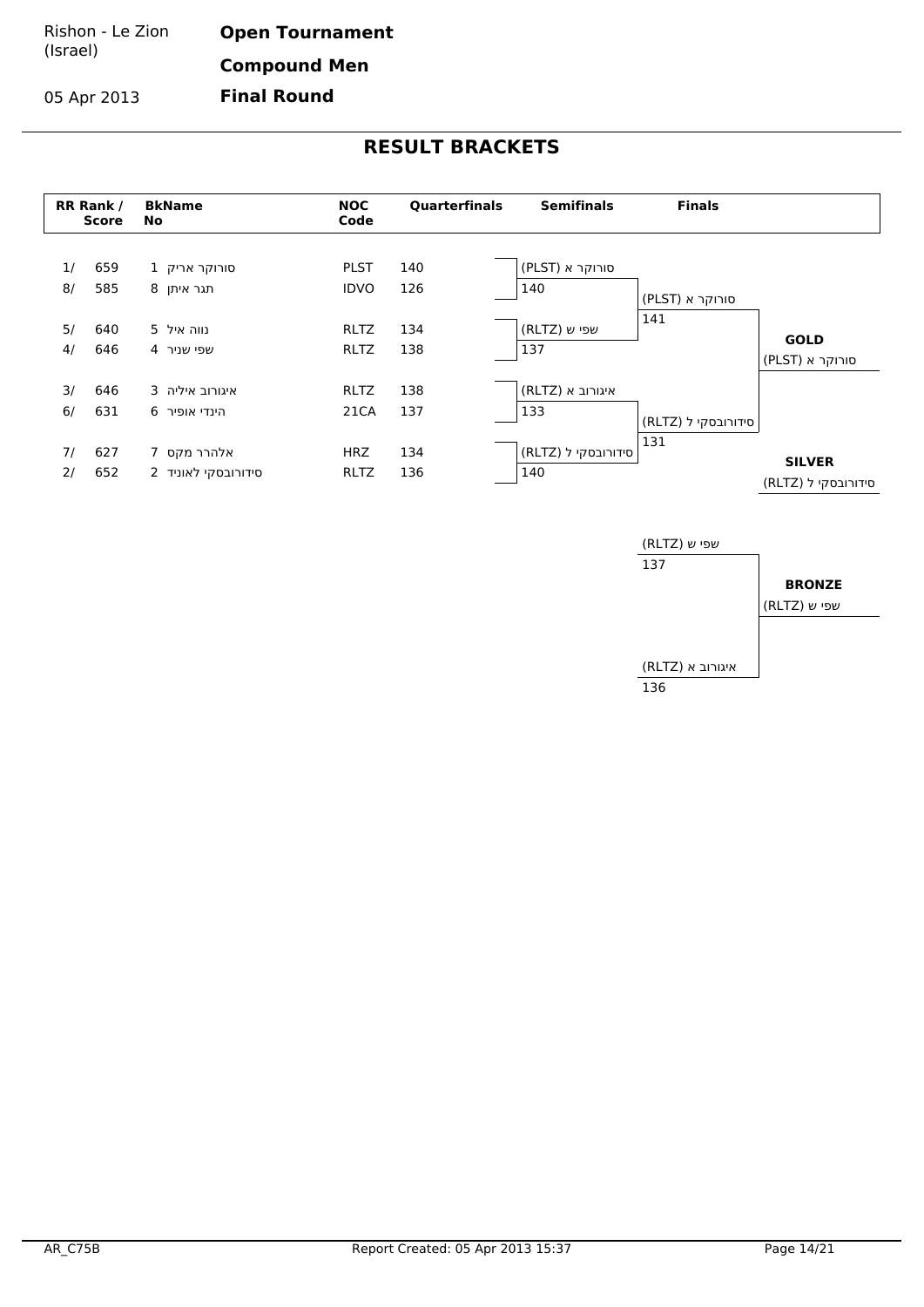Rishon - Le Zion (Israel) **Open Tournament Compound Women**

05 Apr 2013

**Final Round**

| RR Rank / | <b>Score</b> | <b>BkName</b><br>No               | <b>NOC</b><br>Code         | <b>Semifinals</b> | <b>Finals</b>                        |                                     |
|-----------|--------------|-----------------------------------|----------------------------|-------------------|--------------------------------------|-------------------------------------|
| 1/        | 639          | פאל מרי 1<br>-Bye-                | <b>HRZ</b>                 |                   | פאל מ (HRZ)<br>133                   | <b>GOLD</b><br>פכטר ה (RLTZ)        |
| 3/<br>2/  | 541<br>638   | 3 וולרשטיין פאולינה<br>פכטר הלן 2 | <b>RLTZ</b><br><b>RLTZ</b> | 110<br>130        | פכטר ה (RLTZ)<br>139                 | <b>SILVER</b><br>פאל מ (HRZ)        |
|           |              |                                   |                            |                   |                                      | <b>BRONZE</b><br>וולרשטיין פ (RLTZ) |
|           |              |                                   |                            |                   | וולרשטיין פ (RLTZ)<br>$\overline{2}$ |                                     |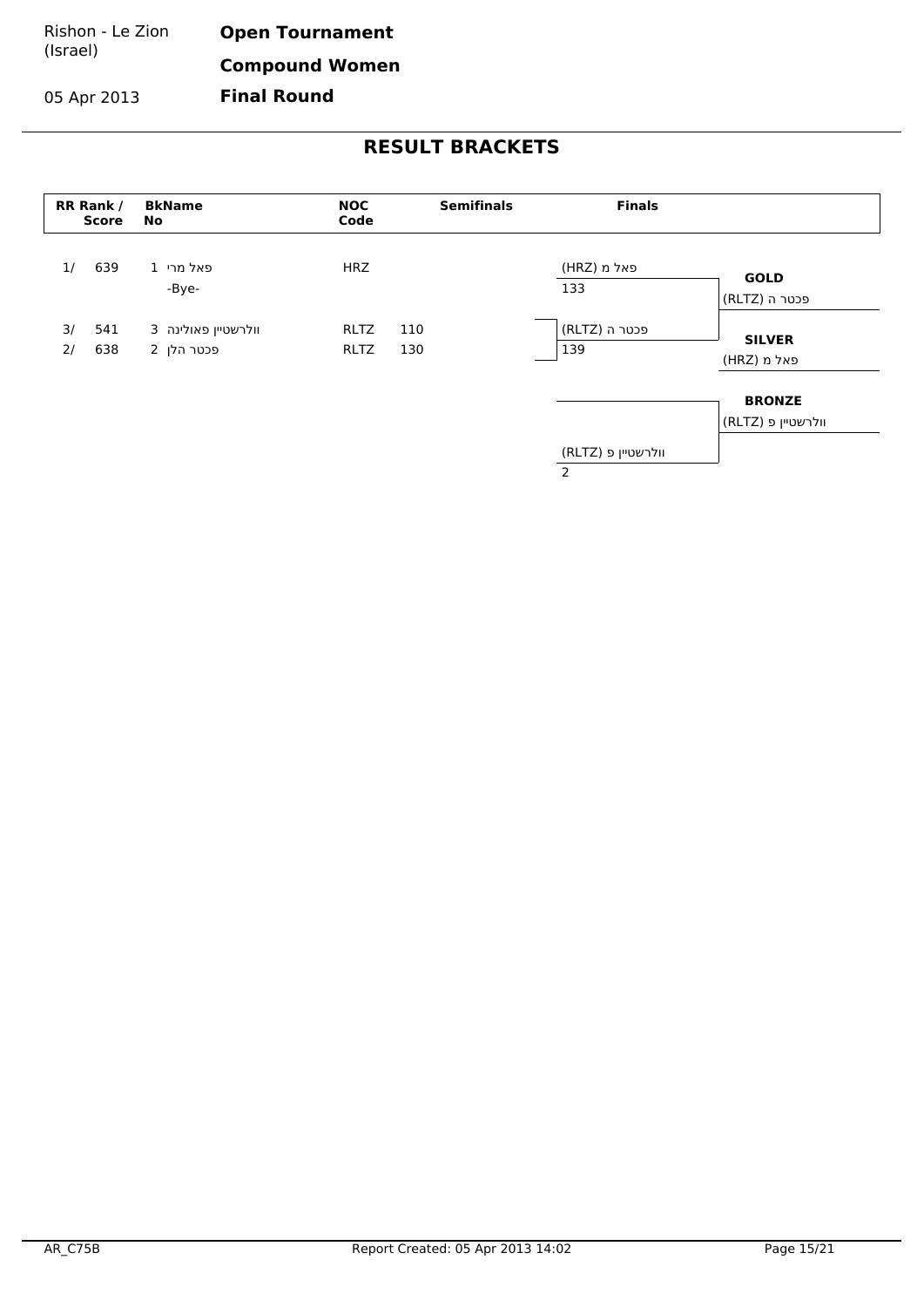#### Rishon - Le Zion (Israel) **Open Tournament Recurve Men**

05 Apr 2013

**Qualification Round**

| Rank | <b>Back No.Name</b> |                    | <b>NOC</b>  | 70m-1 70m-2 10's   |   | X's | Score |
|------|---------------------|--------------------|-------------|--------------------|---|-----|-------|
|      | 002B                | מצקין גיא          | 21CA        | 316 / 1<br>305 / 1 | 0 | 0   | 621   |
| 2    | 004C                | אלקולומברה דותן    | <b>RLTZ</b> | 280 / 5 304 / 2    | 0 | 0   | 584   |
| 3    |                     | קליינר הלל 004A    | <b>RLTZ</b> | 287 / 2 294 / 3    | 0 | 0   | 581   |
| 4    | 002D                | כץ ולרי            | <b>RLTZ</b> | 285 / 4 290 / 4    | 0 | 0   | 575   |
| 5    | 003C                | גופמן נתן          | <b>BTLG</b> | 287 / 2 281 / 6    | 0 | 0   | 568   |
| 6    | 001B                | לוי יובל           | <b>RLTZ</b> | 275 / 6 283 / 5    | 0 | 0   | 558   |
| 7    | 003B                | זוברוביץ אלכסנדר   | <b>RLTZ</b> | 265 / 7 270 / 7    | 0 | 0   | 535   |
| 8    | 004B                | שלגי ניר           | <b>RLTZ</b> | 262 / 8 264 / 8    | 0 | 0   | 526   |
| 9    | 002A                | קזבצ'ינסקי אלכסנדר | <b>RLTZ</b> | 232 /10 254 / 9    | 0 | 0   | 486   |
| 10   | 001D                | רביד עדי           | 21CA        | 235 / 9 233<br>/11 | 0 | 0   | 468   |
| 11   |                     | נחום יניב 001C     | <b>BTLG</b> | 218 /11 238 /10    | 0 | 0   | 456   |
| 12   | 004D                | דויטש עדיאל        | <b>MOD</b>  | 201 /13 206 /13    | 0 | 0   | 407   |
| 13   | 003D                | טסלר מיכאל         | <b>RLTZ</b> | 191 /14 208 /12    | 0 | 0   | 399   |
| 14   |                     | 001A צדוק עדו      | 21CA        | 212 /12 180 /14    | 0 | 0   | 392   |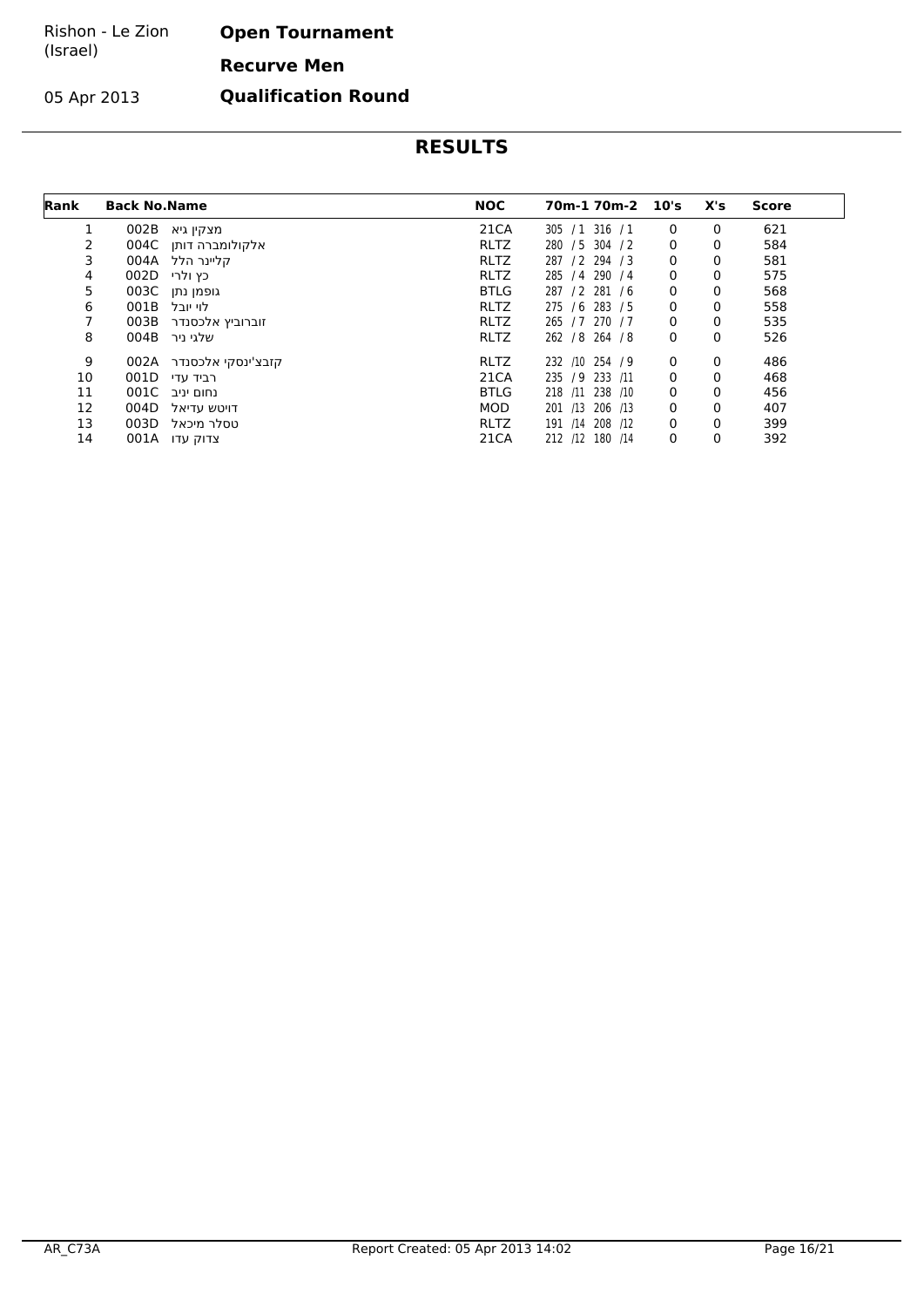| Rishon - Le Zion | <b>Open Tournament</b> |
|------------------|------------------------|
| (Israel)         | <b>Recurve Women</b>   |

05 Apr 2013

**Qualification Round**

| Rank | Back No.Name |               | <b>NOC</b>  | 70m-1 70m-2 10's X's |  | Score |  |
|------|--------------|---------------|-------------|----------------------|--|-------|--|
|      |              | 005B סבטי הגר | <b>BTLG</b> | 224 / 1 214 / 1      |  | 438   |  |
| 2    |              | עוז נוהר 005D | <b>BTLG</b> | 133 / 2 132 / 2      |  | 265   |  |
|      |              | יגר מתן 005C  | <b>BTLG</b> | 100 / 3 115 / 3      |  | 215   |  |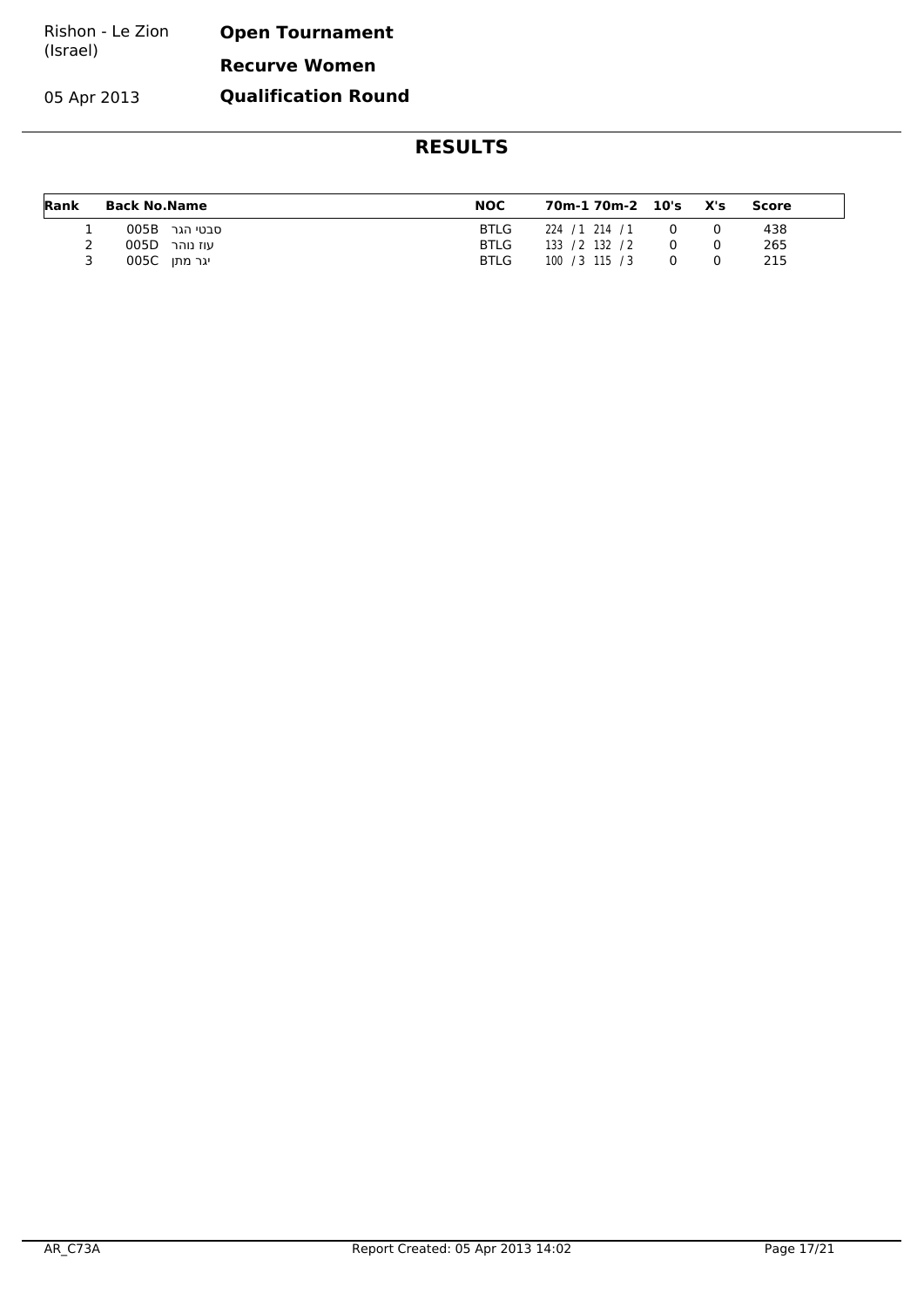| Rishon - Le Zion | <b>Open Tournament</b>   |  |  |  |
|------------------|--------------------------|--|--|--|
| (Israel)         | <b>Recurve Cadet Men</b> |  |  |  |

**Qualification Round**

05 Apr 2013

| Rank | <b>Back No.Name</b> | <b>NOC</b>  | $60m-160m-2$ $10's$ X's |   | Score |  |
|------|---------------------|-------------|-------------------------|---|-------|--|
|      | 006B וולף קווין     | <b>RLTZ</b> | 282 / 1 294 / 1         | 0 | 576   |  |
|      | 003A ספקטור יולי    | <b>RLTZ</b> | 242 / 2 250 / 2         |   | 492   |  |
| 3    | 006C שני איתי       | 21CA        | 192 / 3 216 / 3         |   | 408   |  |
| 4    | חורי איברהים 005A   | <b>BTLG</b> | 175 / 4 161 / 4         |   | 336   |  |
| 5.   | 006A<br>כצ טומס     | <b>RLTZ</b> | 143 / 5 156 / 5         | 0 | 299   |  |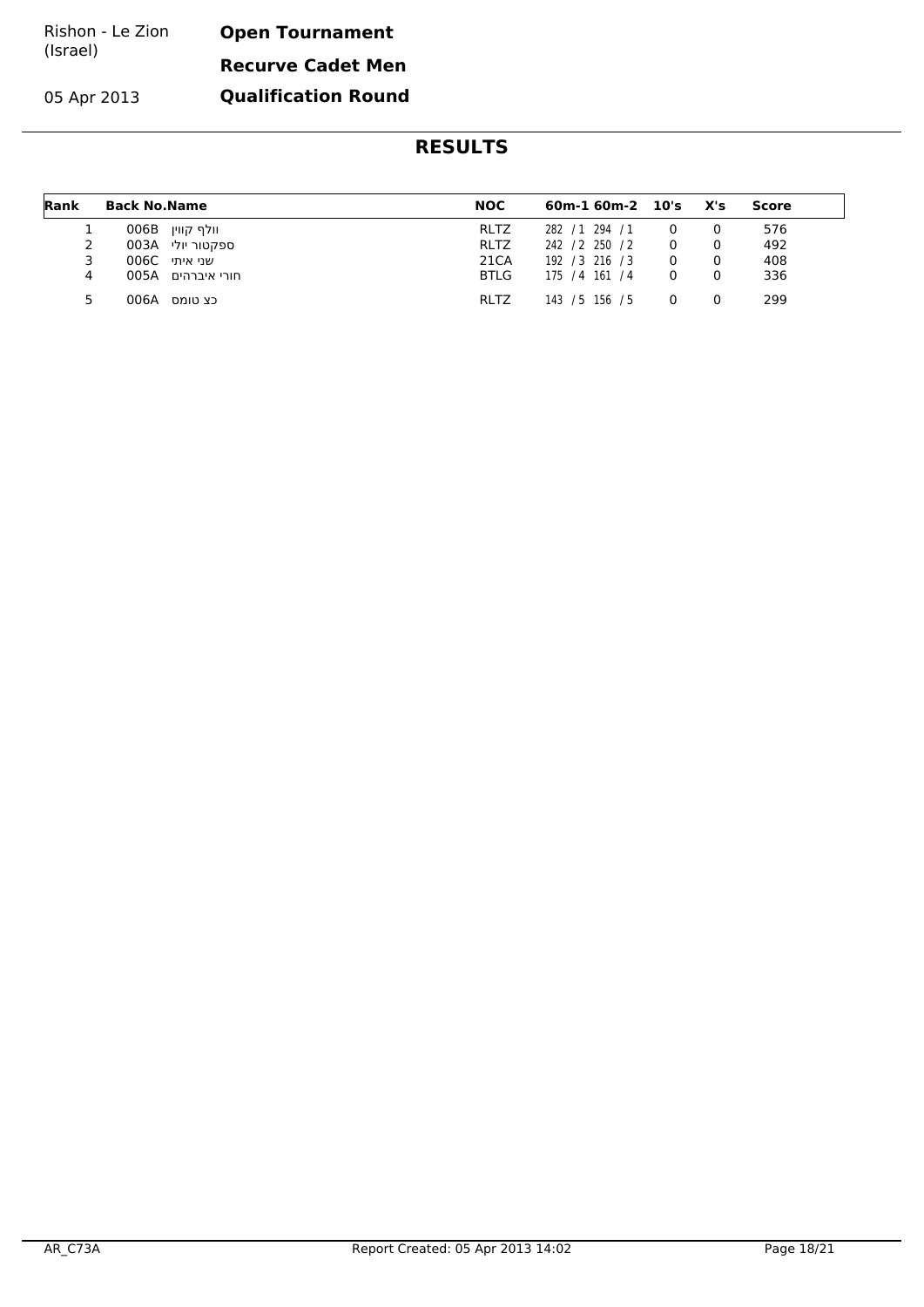| Rishon - Le Zion | <b>Open Tournament</b>     |
|------------------|----------------------------|
| (Israel)         | <b>Recurve Cadet Women</b> |

**Qualification Round**

05 Apr 2013

| Rank | <b>Back No.Name</b> | <b>NOC</b>  | 60m-1 60m-2 10's X's |  | Score |
|------|---------------------|-------------|----------------------|--|-------|
| ÷.   | 007B רייסין מאיה    | <b>RLTZ</b> | 293 / 1 294 / 1      |  | 587   |
|      | כהו ענבר  007A      | 21CA        | 265 / 2 291 / 2      |  | 556   |
|      | מסלניקוב מריה 007C  | <b>RLTZ</b> | 84 / 3 124 / 3       |  | 208   |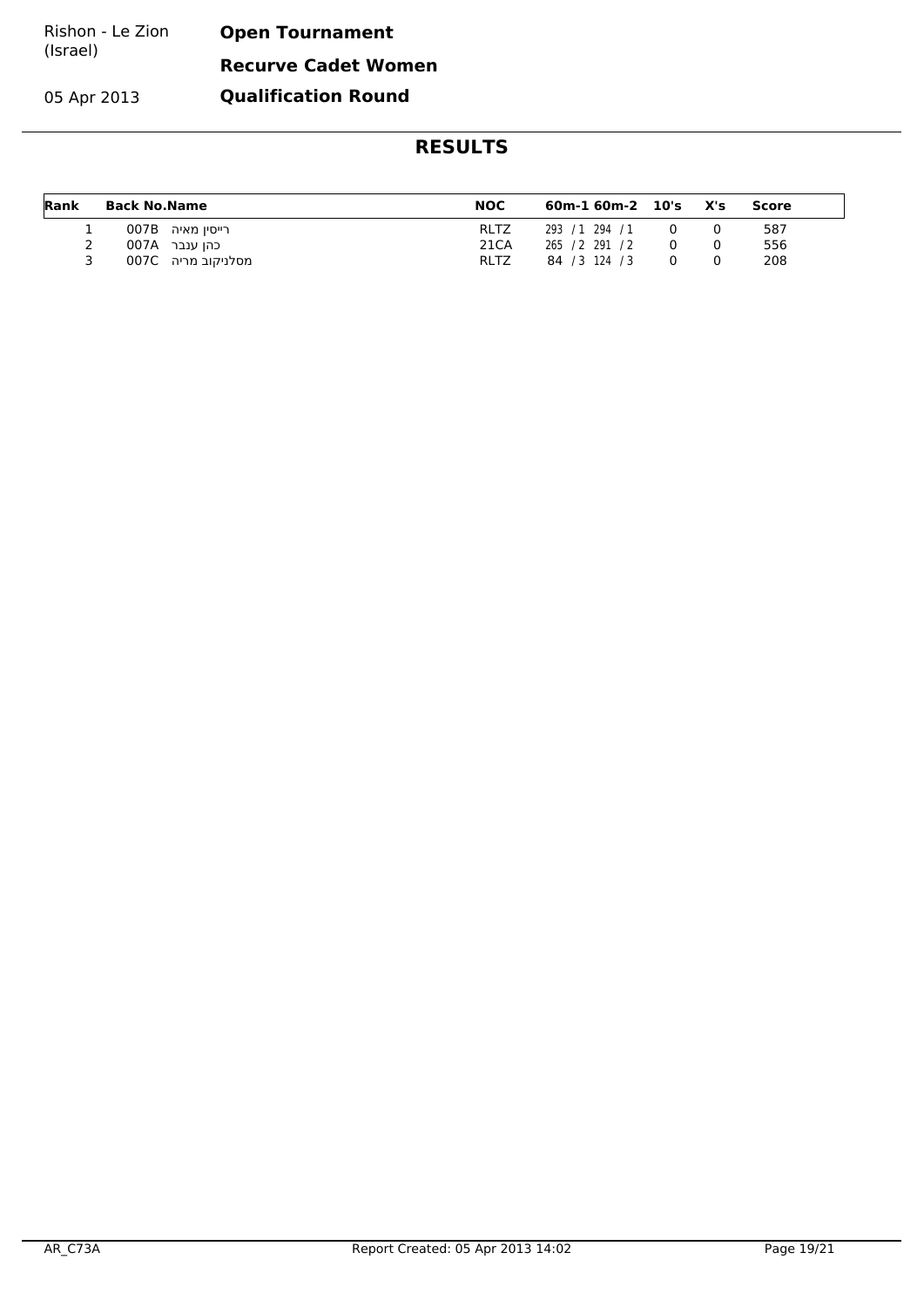#### Rishon - Le Zion (Israel) **Open Tournament**

05 Apr 2013

**Compound Men**

**Qualification Round**

| Rank | <b>Back No. Name</b> |                               | <b>NOC</b>  | 50m-1 50m-2 10's        |             | X's | Score  |
|------|----------------------|-------------------------------|-------------|-------------------------|-------------|-----|--------|
| 1    |                      | 009C סורוקר אריק              | <b>PLST</b> | 325 / 3 334 / 2         | 0           | 0   | 659    |
| 2    | 008A                 | סידורובסקי לאוניד             | <b>RLTZ</b> | 316 / 6 336 / 1         | 0           | 0   | 652    |
| 3    | 010B                 | איגורוב איליה                 | <b>RLTZ</b> | 326 / 1 320 / 4         | 0           | 0   | 646 CT |
| 4    | 008C                 | שפי שניר                      | <b>RLTZ</b> | 326 / 1 320 / 4         | 0           | 0   | 646 CT |
| 5    | 009A                 | נווה איל                      | <b>RLTZ</b> | 318 / 4 322 / 3         | 0           | 0   | 640    |
| 6    | 012D                 | הינדי אופיר                   | 21CA        | 317 / 5 314 / 7         | $\mathbf 0$ | 0   | 631    |
| 7    | 011C                 | אלהרר מקס                     | <b>HRZ</b>  | 308 / 7 319 / 6         | $\mathbf 0$ | 0   | 627    |
| 8    | 009D                 | תגר איתן                      | <b>IDVO</b> | 283 / 8 302 / 8         | 0           | 0   | 585    |
| 9    | 010D                 | סורוקר גל                     | <b>PLST</b> | 279 / 9<br>297 / 9      | 0           | 0   | 576    |
| 10   | 012C                 | ורגייצ <sup>י</sup> יק דימטרי | <b>RLTZ</b> | 264 /11 277 /11         | 0           | 0   | 541    |
| 10   | 012B                 | קוברסקי מושיק                 | <b>RLTZ</b> | 272 /10 269 /12         | 0           | 0   | 541    |
| 12   | 008B                 | בן-משה אלי                    | <b>IDVO</b> | 287 /10<br>234 /13      | 0           | 0   | 521    |
| 13   | 010C                 | אדטו יהושע                    | <b>HRZ</b>  | 249 /12 251 /14         | 0           | 0   | 500    |
| 14   | 008D                 | לנדאו דב                      | <b>IDVO</b> | $/14$ 269<br>219<br>/12 | 0           | 0   | 488    |
| 15   | 010A                 | ברחנה דני                     | <b>HRZ</b>  | 148 /15 15 /15          | 0           | 0   | 163    |